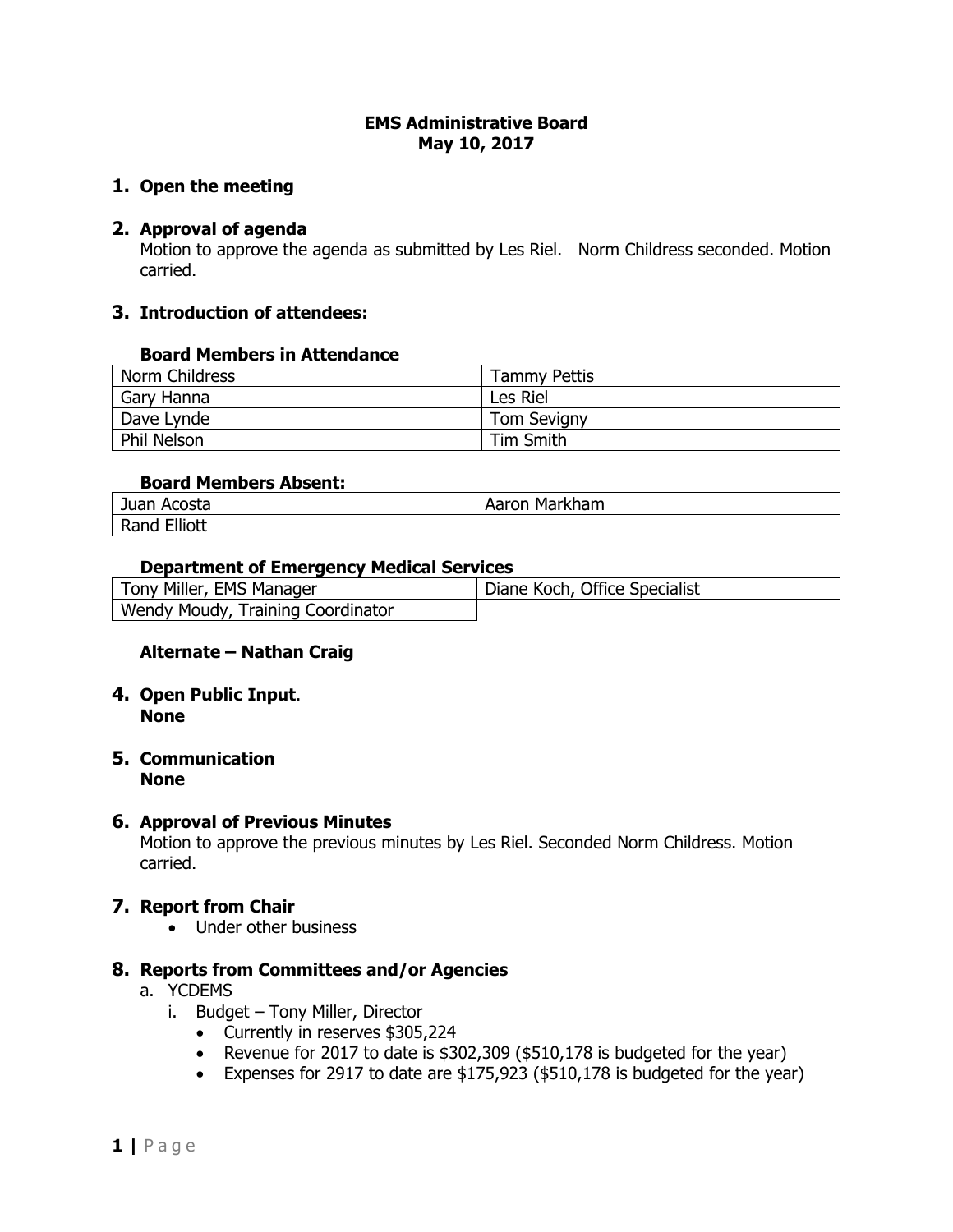Revenue for the EMT academy is approximately \$9,265 less than budgeted do to only one course being offered for 2017. The Yakima County Fire Chiefs Association decided on only one course after the budget was submitted last year. This should not affect the year end budget, as the loss of revenue will be offset by fewer expenses for instructor hours and supplies.

For the month of April and May the director's salary will be split between DEMS and Emergency Management office, while acting as the interim Emergency Manager.

The Out of District Fund balance is \$34,000. This is higher than 0.5% of the levy set by County Resolution 516-2008. The plan is not to transfer any money from the levy until this fund is again at 0.5% of the total levy.

- ii. EMT Academy Wendy Moudy, Training Coordinator The EMT academy finished with 24 students. Eight students have attempted NREMT, of those 6 were successful on their first attempt. Several more students are scheduled to take the NREMT exam this week and next week.
- iii. Using Tablets for OTEP Tony Miller, Director Using the tablets for OTEP is going well. So far we have received no negative feedback.
- iv. Protocols Wendy Moudy, Training Coordinator The protocols have been sent to the State for review. After the initial State review, a few minor changes were suggested, which are being completed. The State did make one treatment recommendation. Rather than using the single dose 4 mg Narcan nasal spray, the State would prefer 2 mg in each nostril. Due to costs, Dr. Acosta is going to push back on this recommendation.
- v. Medical Program Director Tony Miller, Director Dr. Acosta is still the Yakima County Medical Program Director. The MPD is appointed by the State and is considered a State employee. The County pays him a stipend. Dr. Zambito is the candidate.

# **9. Old Business**

a. Term expirations – The Yakima County Fire Commissioners reappointed Les Riel as their representative.

b. Out of area responses – Fire District#3 says they have not annexed White Pass area and are only contracted for fire protection. Discussion on whether Fire District#15 exists and has a contract with Fire District#3 or if Fire District#3 annexed that area. The County website states that Fire District#15 and #3 merged on January 11, 2012. Also, discussed whether a response should be considered out of district when Fire District#3 is responding into Fire District#15.

Maps are to compare the old Fire District#15 boundaries and a map showing the merged areas of Fire District#3 and #15, to help answer the following questions: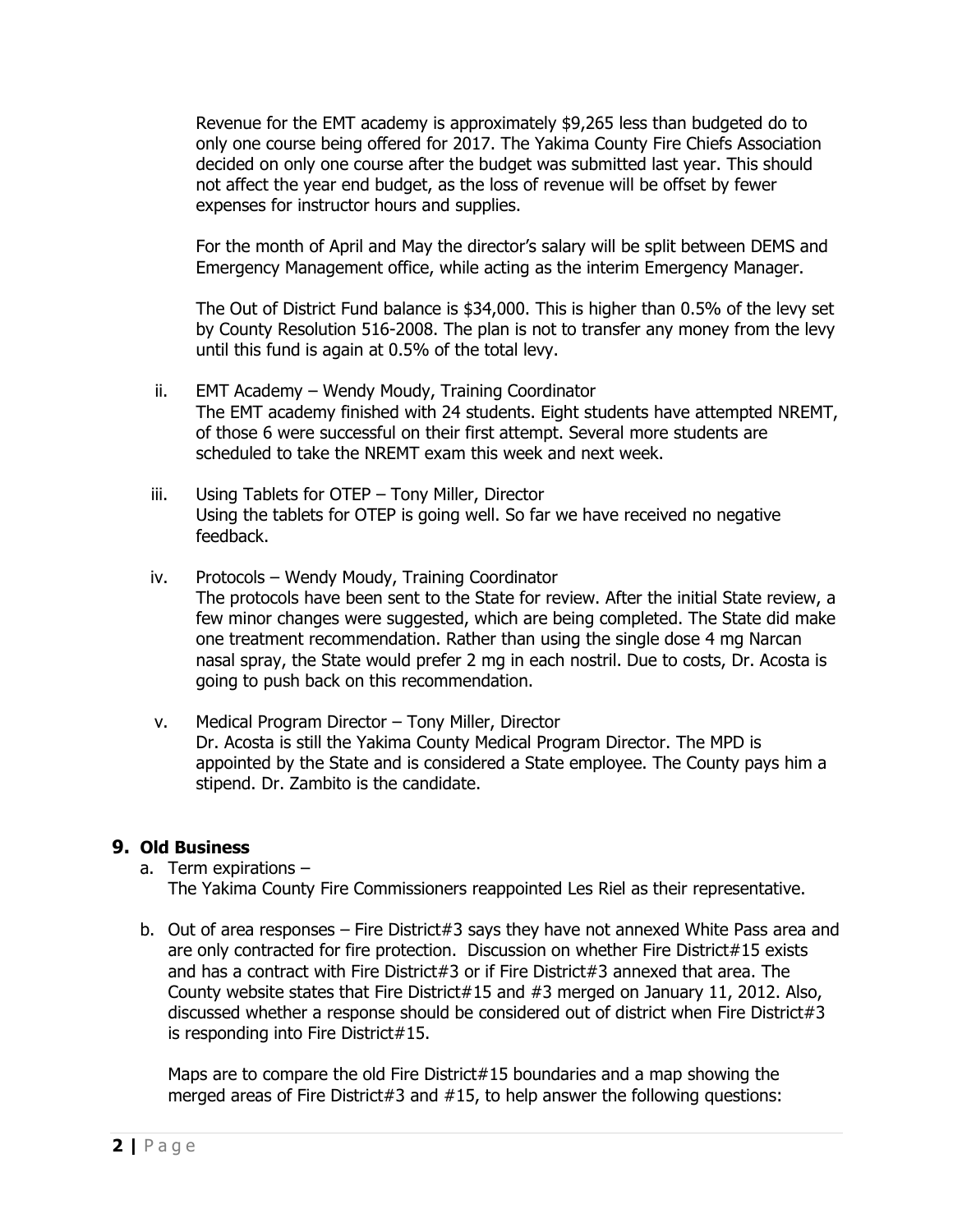Is there no man's land between Fire District#15 and #3? Is Fire District#3 collecting the EMS levy money that is for Fire District#15 and then stating there is no agreement for EMS?

The line item for out of district for Fire District #3 needs to be removed and rolled into the Fire District#3 line item.

- c. Formula Dave Lynde reported that our direction is clear.
	- As the different groups (Fire Chiefs, Fire Commissioners and Mayors) send us ideas, these will be forwarded to the County Commissioners for consideration.
	- We are still waiting for mayors group to send us a date for a discussion on the EMS levy.
	- Another meeting needs to be set up with the County Commissioners.
	- Would like to have County Commissioner and Mayors Groups meet to discuss levy.

Mayor Norm Childress would like the fire chiefs to come up with plan, as the mayors will need input from the fire chiefs. There is no equity in taxes.

Nathan Craig and Norm Childress will work on a date for meeting with the mayors.

Once the fire chiefs have come to an agreement then the Yakima Valley Conference of Governments should be informed.

Until the individual groups have plans to present this item will not be on agenda.

d. 911 dispatch fees – The Fire Chief's are sending a letter to SunCom stating they are not in favor of the 911 dispatch fees for the private ambulance services. The Yakima County Fire Commissioners will have Brad Coughenour, SunCom, Bill "Woody" Woodcock, ALS and Dave Lynde, AMR at their May  $18<sup>th</sup>$  meeting.

# **10. New Business**

a. CARES & CPR

The PulsePoint App was discussed. It works by being integrated into the local emergency call center, so that incident data can be accessed in real time. There are costs associated to become a PulsePoint Agency. These include a one-time \$10,000 fixed implementation fee that covers the cost of interfacing your dispatch center to PulsePoint and professionally announcing the apps to your community. It also includes a program manager to ensure a well planned and executed project. There are recurring costs "annual licensing fees" that are based on population and range from \$8,000 to \$28,000. The app is free for the public to download and works on Androids and iPhones.

Our 2016 cardiac save rate is 58%. We are 25% over national average and 25% increase from where we started. CARES would like to see our bystander CPR be improved. Our bystander CPR is currently at 33%, which is the national average.